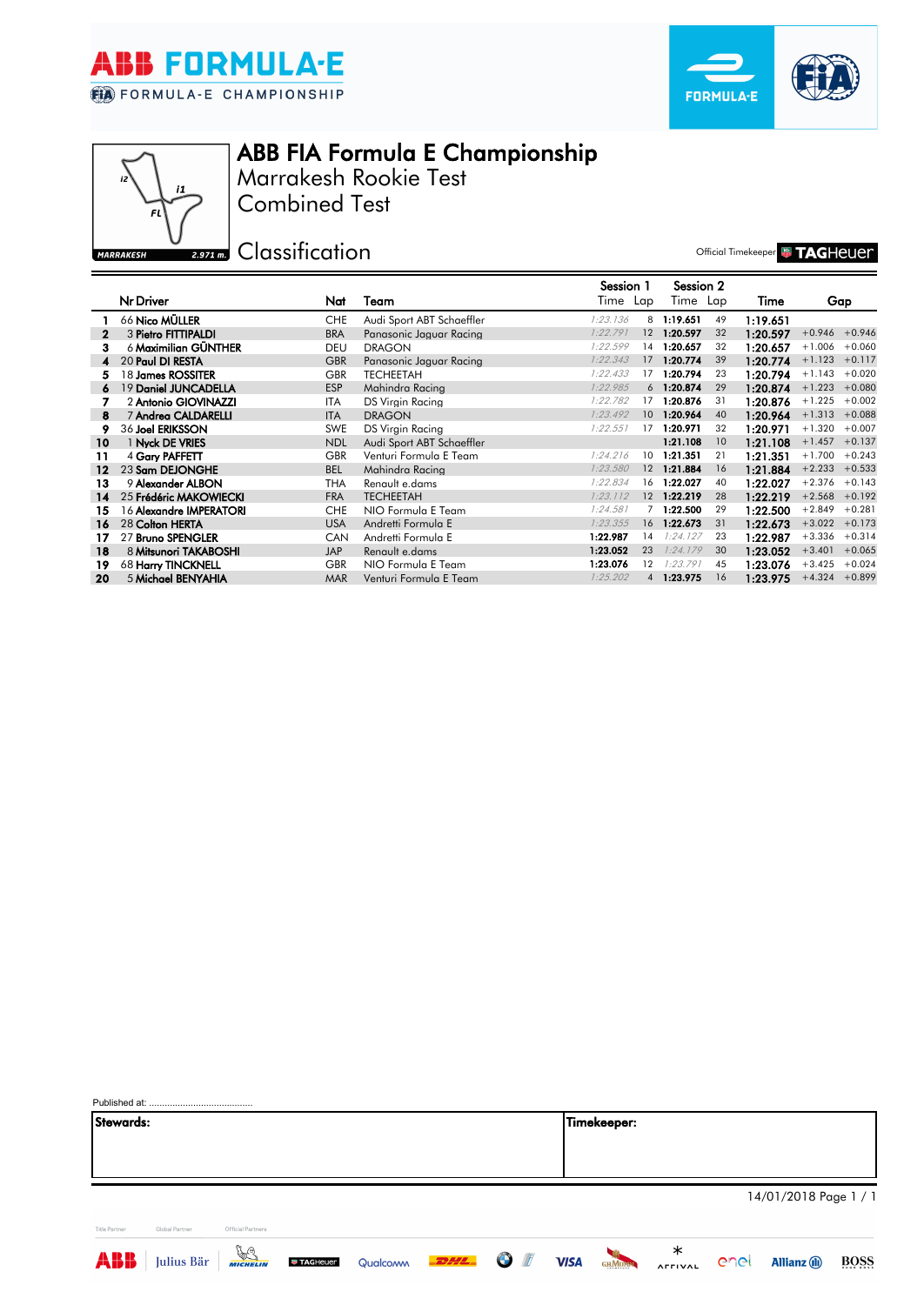





## ABB FIA Formula E Championship

Marrakesh Rookie Test Test session 1

## **U** 2.971 m. Classification **Contains a Contain Contains 2.971 m.** Classification MARRAKESH

|     |          | Nr. Driver                  | Nat        | Team                      | Car                  | Time     |                | Lap Total      | Gap                  | Kph       |
|-----|----------|-----------------------------|------------|---------------------------|----------------------|----------|----------------|----------------|----------------------|-----------|
|     | -20      | Paul DI RESTA               | <b>GBR</b> | Panasonic Jaguar Racing   | Jaguar I-Type II     | 1:22.343 | 17             | 21             |                      | $-129.9$  |
|     | 2 18     | <b>James ROSSITER</b>       | <b>GBR</b> | <b>TECHEETAH</b>          | Renault Z.E. 17      | 1:22.433 | 17             | 36             | $+0.090 + 0.090$     | 129.7     |
|     | 3 36     | <b>Joel ERIKSSON</b>        | SWE        | DS Virgin Racing          | DS Virgin DSV-03     | 1:22.551 | 17             | 19             | $+0.208 + 0.118$     | 129.6     |
|     | 6        | Maximilian GÜNTHER          | <b>DEU</b> | <b>DRAGON</b>             | PENSKE EV-2          | 1:22.599 | 14             | 16             | $+0.256 + 0.048$     | 129.5     |
| 5.  |          | <b>Antonio GIOVINAZZI</b>   | <b>ITA</b> | DS Virgin Racing          | DS Virgin DSV-03     | 1:22.782 | 17             | 19             | $+0.439 + 0.183$     | 129.2     |
| 6   | 3        | Pietro FITTIPALDI           | <b>BRA</b> | Panasonic Jaguar Racing   | Jaguar I-Type II     | 1:22.791 | 12             | 26             | $+0.448 + 0.009$     | 129.2     |
|     |          | <b>Alexander ALBON</b>      | <b>THA</b> | Renault e.dams            | Renault Z.E. 17      | 1:22.834 | 16             | 28             | $+0.491$<br>$+0.043$ | 129.1     |
|     | 8 19     | <b>Daniel JUNCADELLA</b>    | ESP        | Mahindra Racing           | Mahindra M4Electro   | 1:22.985 | 6              | 34             | $+0.642 +0.151$      | 128.9     |
|     | 9 27     | <b>Bruno SPENGLER</b>       | <b>CAN</b> | Andretti Formula E        | Andretti ATEC-03     | 1:22.987 | 14             | 36             | $+0.644 + 0.002$     | 128.9     |
| 10  | 8        | Mitsunori TAKABOSHI         | <b>JAP</b> | Renault e.dams            | Renault Z.E. 17      | 1:23.052 | 23             | 33             | $+0.709 + 0.065$     | 128.8     |
| 11. | 68       | <b>Harry TINCKNELL</b>      | <b>GBR</b> | NIO Formula E Team        | NextEV NIO Sport 003 | 1:23.076 | $12 \,$        | 15             | $+0.733 + 0.024$     | 128.7     |
|     | $12^{2}$ | Frédéric MAKOWIECKI         | <b>FRA</b> | <b>TECHEETAH</b>          | Renault Z.E. 17      | 1:23.112 | 12             | 32             | $+0.769 + 0.036$     | 128.7     |
|     | 13 66    | Nico MÜLLER                 | <b>CHE</b> | Audi Sport ABT Schaeffler | Audi e-tron FE04     | 1:23.136 | 8              | 46             | $+0.793 +0.024$      | 128.7     |
|     | 14 28    | <b>Colton HERTA</b>         | <b>USA</b> | Andretti Formula E        | Andretti ATEC-03     | 1:23.355 | 16             | 40             | $+1.012 +0.219$      | 128.3     |
| 15. |          | Andrea CALDARELLI           | <b>ITA</b> | <b>DRAGON</b>             | PENSKE EV-2          | 1:23.492 | 10             | 14             | $+1.149 + 0.137$     | 128.1     |
|     | 1623     | <b>Sam DEJONGHE</b>         | <b>BEL</b> | Mahindra Racing           | Mahindra M4Electro   | 1:23.580 | 12             | 24             | $+1.237 +0.088$      | 128.0     |
| 17  | 4        | <b>Gary PAFFETT</b>         | <b>GBR</b> | Venturi Formula E Team    | Venturi VM200-FE-03  | 1:24.216 | 10             | 33             | $+1.873 + 0.636$     | 127.0     |
| 18  | 16       | <b>Alexandre IMPERATORI</b> | <b>CHE</b> | NIO Formula E Team        | NextEV NIO Sport 003 | 1:24.581 | $\overline{7}$ | 9              | $+2.238 + 0.365$     | 126.5     |
| 19  | 5        | Michael BENYAHIA            | <b>MAR</b> | Venturi Formula E Team    | Venturi VM200-FE-03  | 1:25.202 | $\overline{4}$ | 33             | $+2.859 + 0.621$     | 125.5     |
| 20  |          | <b>Nyck DE VRIES</b>        | <b>NDL</b> | Audi Sport ABT Schaeffler | Audi e-tron FE04     |          |                | $\overline{2}$ |                      |           |
|     |          |                             |            |                           |                      |          |                |                |                      |           |
|     |          |                             |            | Lap 17<br>Fastest Lap     | Paul DI RESTA        |          |                | 1:22.343       |                      | 129.9 Kph |

|                                                                                                                        | <b>DRY</b><br><b>Track Status:</b>                        |
|------------------------------------------------------------------------------------------------------------------------|-----------------------------------------------------------|
| <b>Race Director:</b><br>Timekeeper:                                                                                   |                                                           |
|                                                                                                                        |                                                           |
|                                                                                                                        |                                                           |
|                                                                                                                        | 14/01/2018 Page 1 / 1                                     |
| Official Partners<br><b>Title Partner</b><br>Global Partner                                                            |                                                           |
| $\frac{1}{\sqrt{2}}$<br>ABB<br>$-$ 2244 $-$<br>Julius Bär<br>O<br><b>VISA</b><br>Qualcoww<br><b>TAGHeuer</b><br>GHMUMM | ∗<br>BOSS<br><b>Allianz</b> (1)<br>enet<br><b>AFFIVAL</b> |